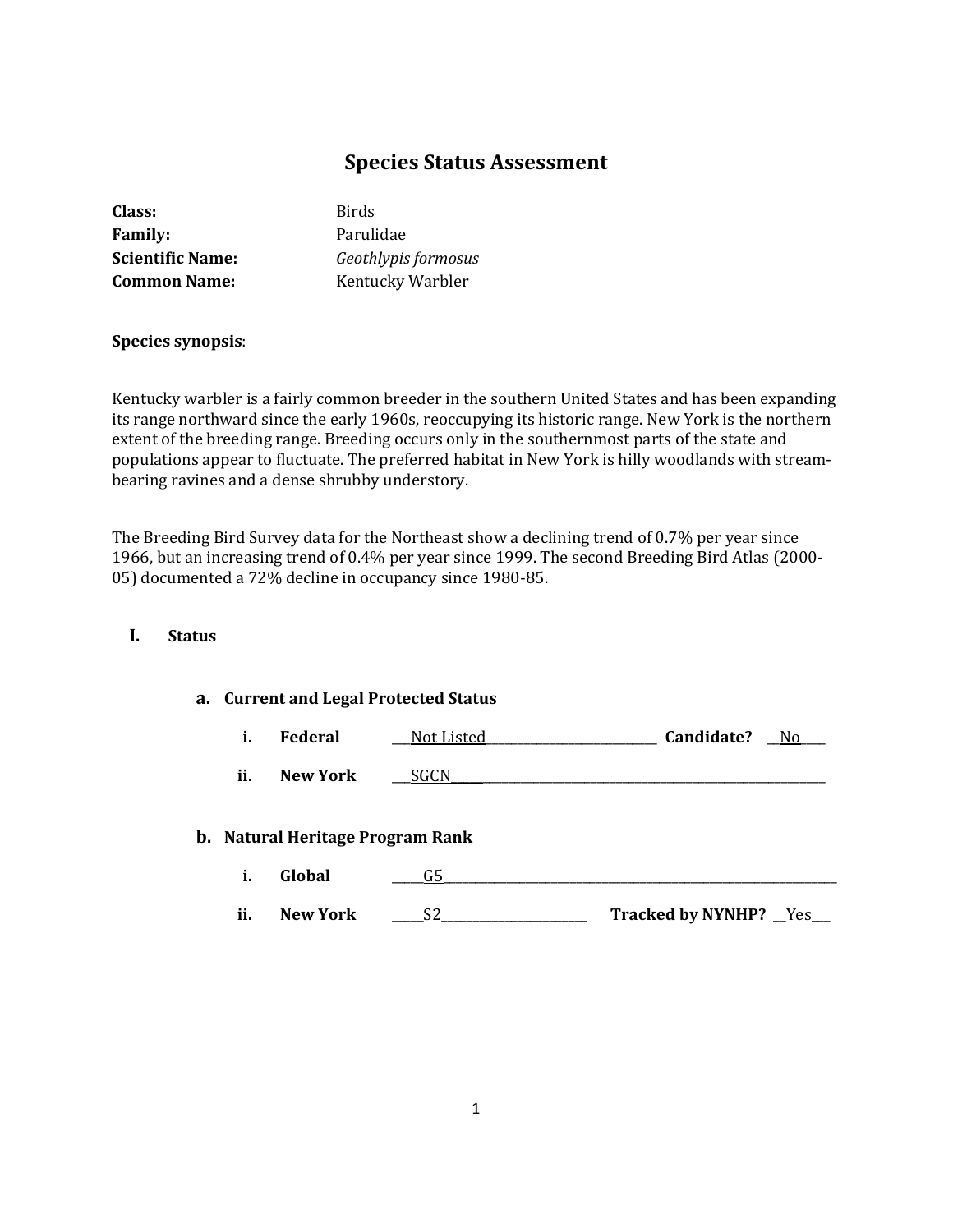## **Other Rank:**

Audubon WatchList – Yellow Partners in Flight Priority 1 Species Species of Continental Concern and Species of Regional Concern in BCRs 28 and 30. Species of Continental Stewardship and Regional Stewardship in BCR 28

### **Status Discussion:**

**b**.

In New York, Kentucky warbler is an uncommon and local breeder in the southeastern portion of the state. It may also breed in river valleys along the Pennsylvania border. It is a rare spring and fall migrant through the breeding area and very rare anywhere else. Kentucky warbler is ranked as Imperiled in New York and as Vulnerable in Connecticut and New Jersey.

## **II. Abundance and Distribution Trends**

## **a. North America**

| i. Abundance                                                                                                    |  |  |  |
|-----------------------------------------------------------------------------------------------------------------|--|--|--|
| ___ declining <u>X</u> increasing ____ stable ____ unknown                                                      |  |  |  |
| ii. Distribution:                                                                                               |  |  |  |
| ___ declining <u>X</u> increasing ____stable ____unknown                                                        |  |  |  |
| Time frame considered: 1999-2009                                                                                |  |  |  |
|                                                                                                                 |  |  |  |
| Regional                                                                                                        |  |  |  |
| i. Abundance                                                                                                    |  |  |  |
|                                                                                                                 |  |  |  |
| ii. Distribution:                                                                                               |  |  |  |
|                                                                                                                 |  |  |  |
| Regional Unit Considered: Eastern BBS [198] [198] [198] [198] [198] [198] [198] [198] [198] [198] [198] [198] [ |  |  |  |
| Time Frame Considered: 1999-2009                                                                                |  |  |  |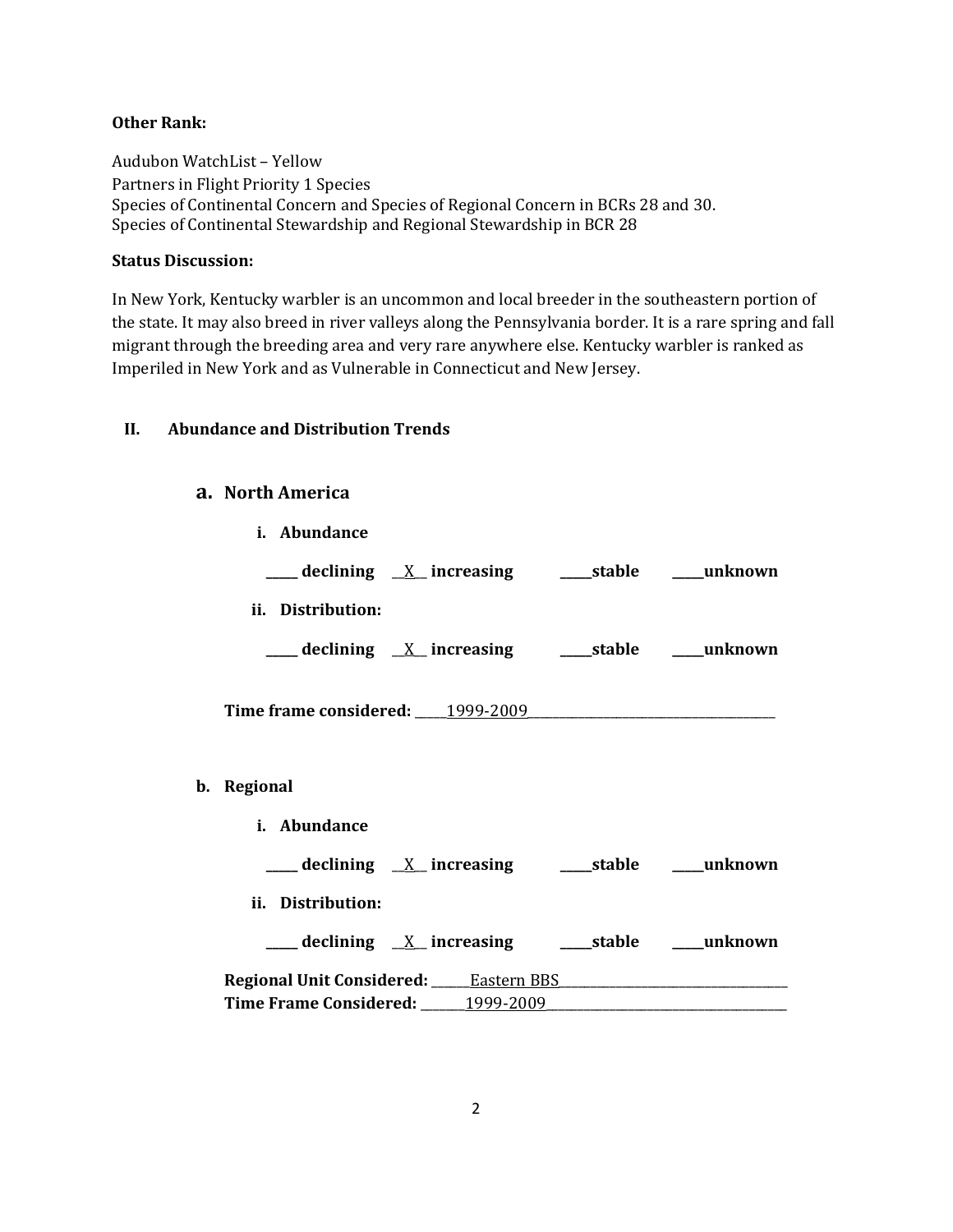**c. Adjacent States and Provinces**

| <b>CONNECTICUT</b>                             |                                                                         |                  |
|------------------------------------------------|-------------------------------------------------------------------------|------------------|
| i. Abundance                                   |                                                                         |                  |
|                                                |                                                                         |                  |
| ii. Distribution:                              |                                                                         |                  |
|                                                |                                                                         |                  |
|                                                |                                                                         |                  |
|                                                |                                                                         |                  |
|                                                | MASSACHUSETTS Not Present _________ No data ______                      |                  |
| i. Abundance                                   |                                                                         |                  |
|                                                |                                                                         |                  |
| ii. Distribution:                              |                                                                         |                  |
|                                                |                                                                         |                  |
| Time frame considered: 1974-79 to 2007-11      |                                                                         |                  |
|                                                |                                                                         |                  |
| NEW JERSEY Not Present ________ No data ______ |                                                                         |                  |
| i. Abundance                                   |                                                                         |                  |
|                                                | $\underline{X}$ declining ____increasing ___________stable _____unknown |                  |
| ii. Distribution:                              |                                                                         |                  |
|                                                |                                                                         |                  |
| Time frame considered: 1999-2009               |                                                                         |                  |
| Listing Status: _____________Special Concern   |                                                                         | SGCN? <u>Yes</u> |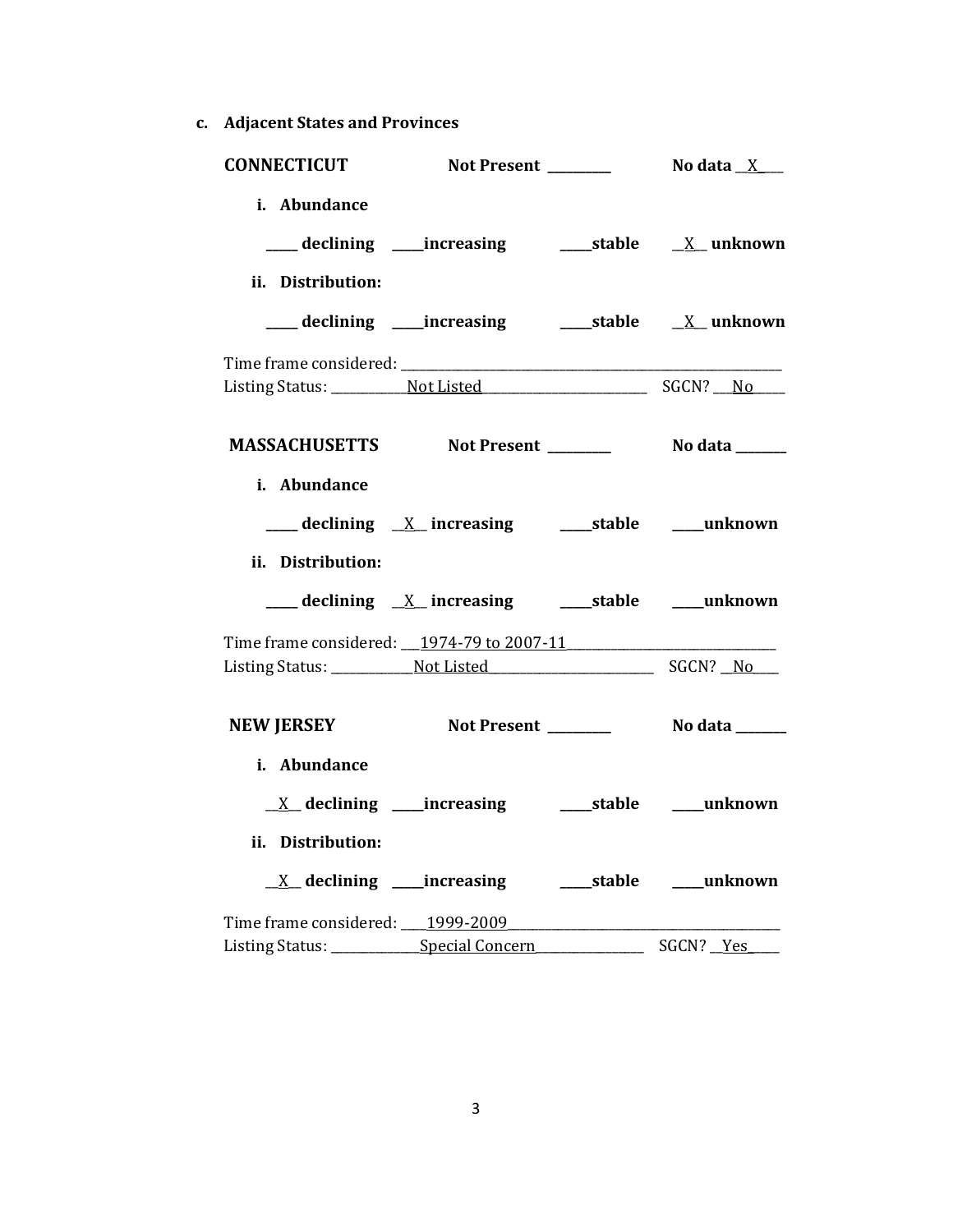| <b>ONTARIO</b>                                   |  |  |
|--------------------------------------------------|--|--|
| i. Abundance                                     |  |  |
|                                                  |  |  |
| ii. Distribution:                                |  |  |
|                                                  |  |  |
| Time frame considered: 1981-85 to 2001-05        |  |  |
|                                                  |  |  |
| PENNSYLVANIA Not Present ________ No data ______ |  |  |
| i. Abundance                                     |  |  |
|                                                  |  |  |
| ii. Distribution:                                |  |  |
|                                                  |  |  |
| Time frame considered: 1984-89 to 2004-08        |  |  |
|                                                  |  |  |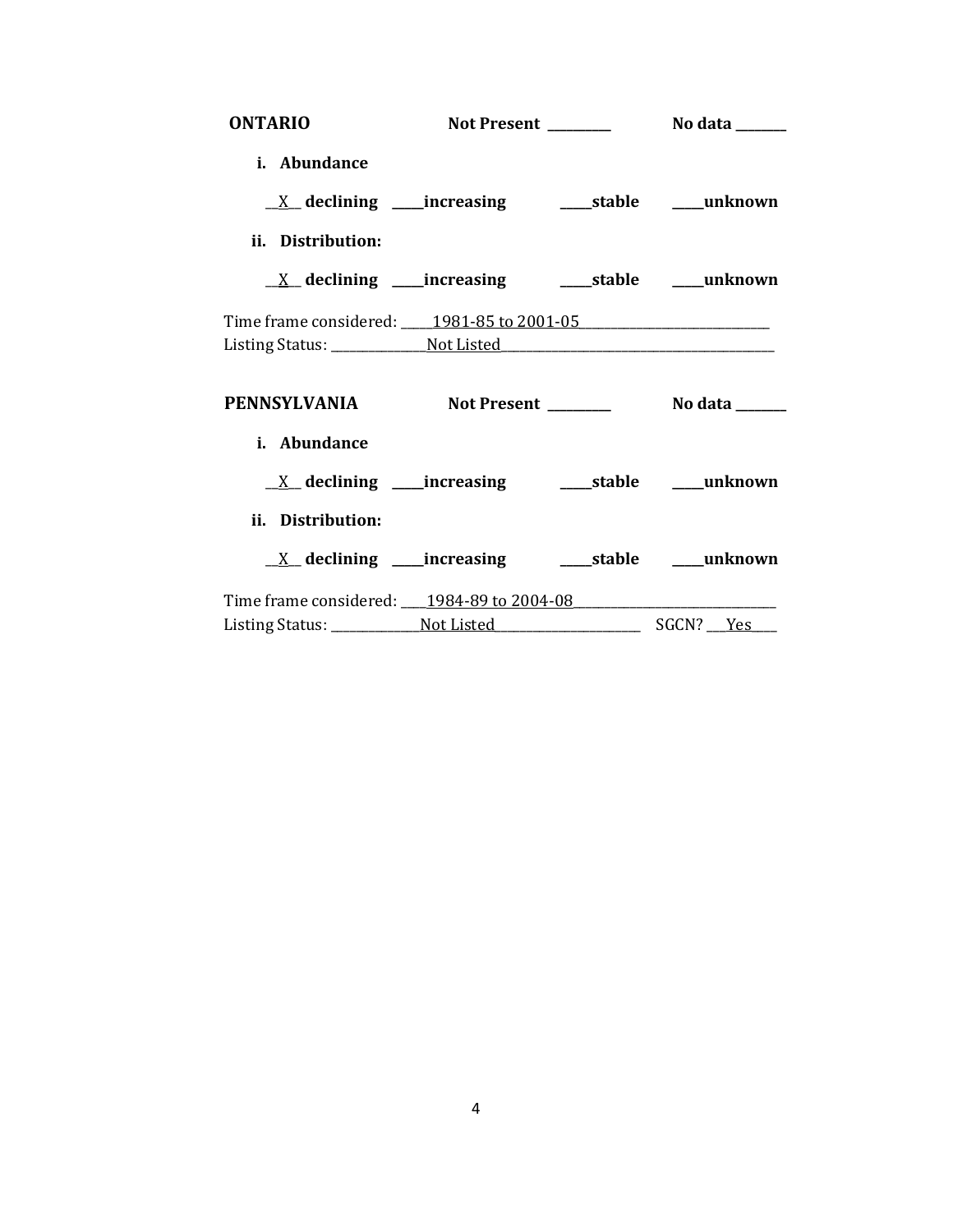| <b>QUEBEC</b>                             | Not Present $X$ | No data ______                    |
|-------------------------------------------|-----------------|-----------------------------------|
| <b>VERMONT</b>                            | Not Present $X$ | No data $\_\_\_\_\_\_\_\_\_\_\_\$ |
| d. NEW YORK                               |                 | No data $\_\_\_\_\_\_\_\_\_\_\_\$ |
| <i>i.</i> Abundance                       |                 |                                   |
|                                           |                 |                                   |
| ii. Distribution:                         |                 |                                   |
|                                           |                 |                                   |
| Time frame considered: 1980-85 to 2000-05 |                 |                                   |

## **Monitoring in New York.**

None.

### **Trends Discussion:**

Declines in Kentucky warbler populations in New York were noted in the early 1900s and the species was essentially extirpated from New York by 1942 (Bull 1964). Breeding resumed in 1973 on Long Island and expanded until the 1980s and 1990s. Breeding Bird Atlas data show a loss in occupancy of 72% between 1980-85 and 2000-05. Breeding Bird Survey data are not sufficient in New York to determine trends.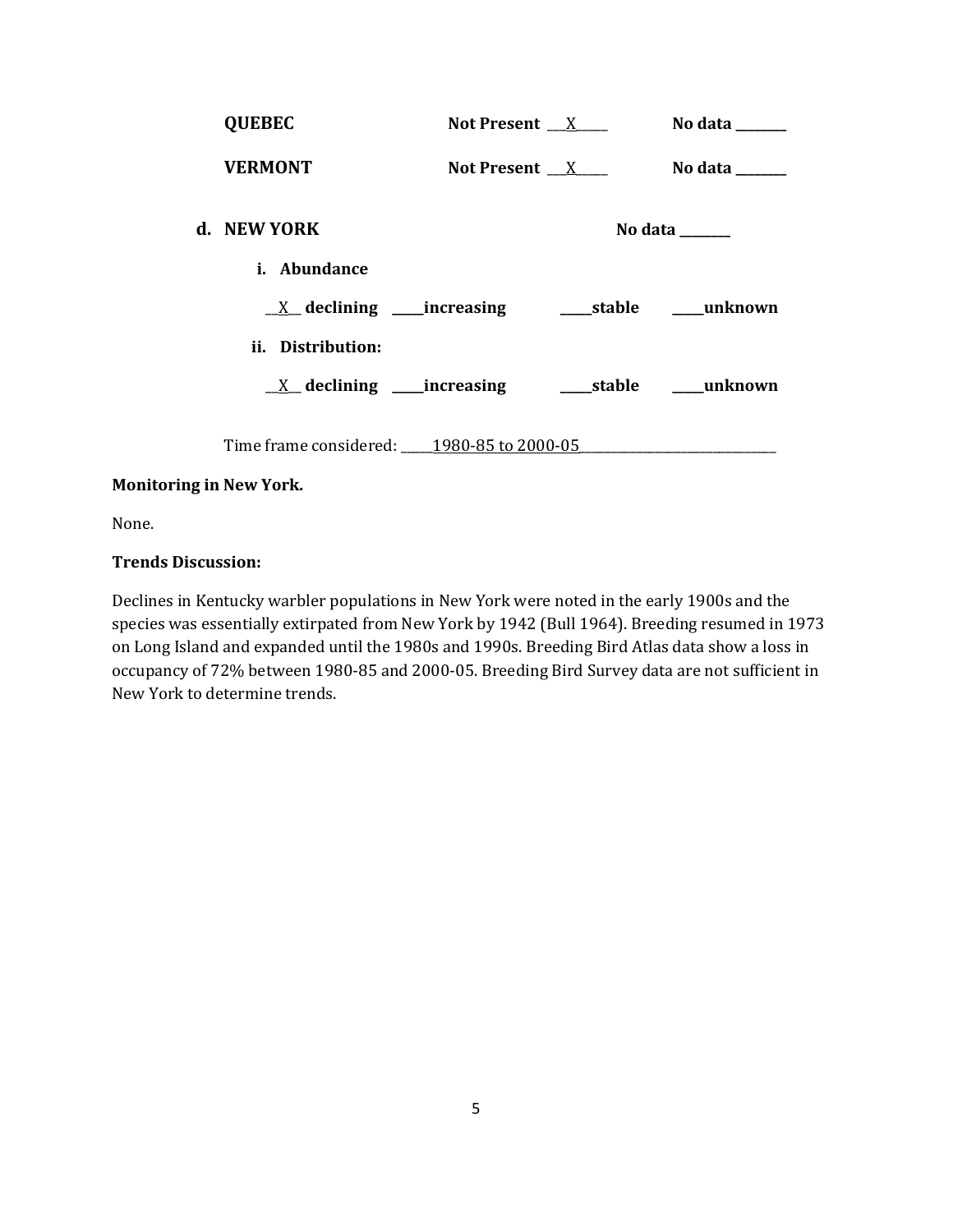

**Figure 1**. Range of the Kentucky warbler in North America (Birds of North America Online 2013).



**Figure 2**. Kentucky warbler occurrence in New York State during the second Breeding Bird Atlas (McGowan and Corwin 2008).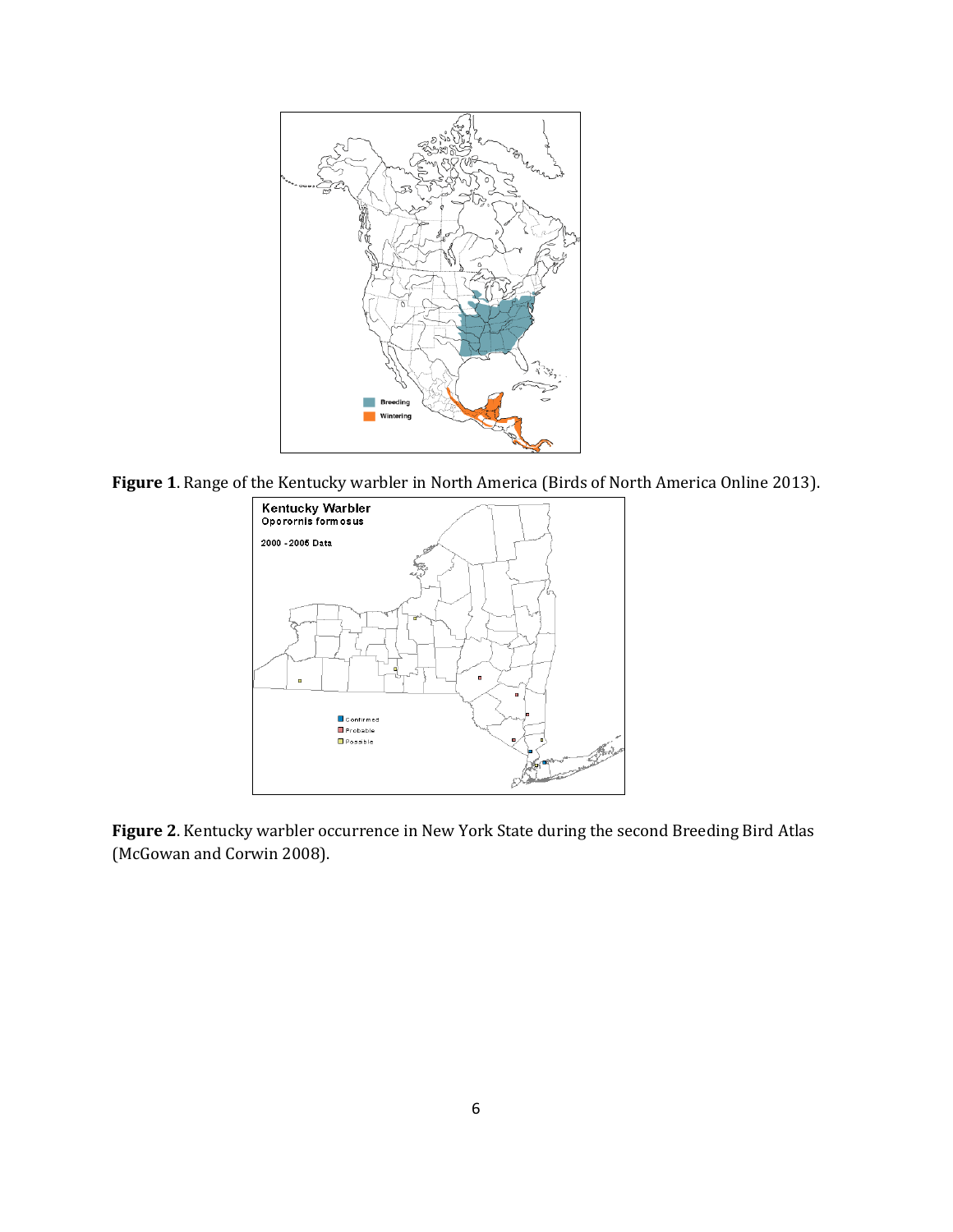

**Figure 3**. Change in Kentucky warbler occurrence in New York State between the first Breeding Bird Atlas and the second Breeding Bird Atlas (McGowan and Corwin 2008).



**Figure 4**. Conservation status of the Kentucky warbler in North America (NatureServe 2012).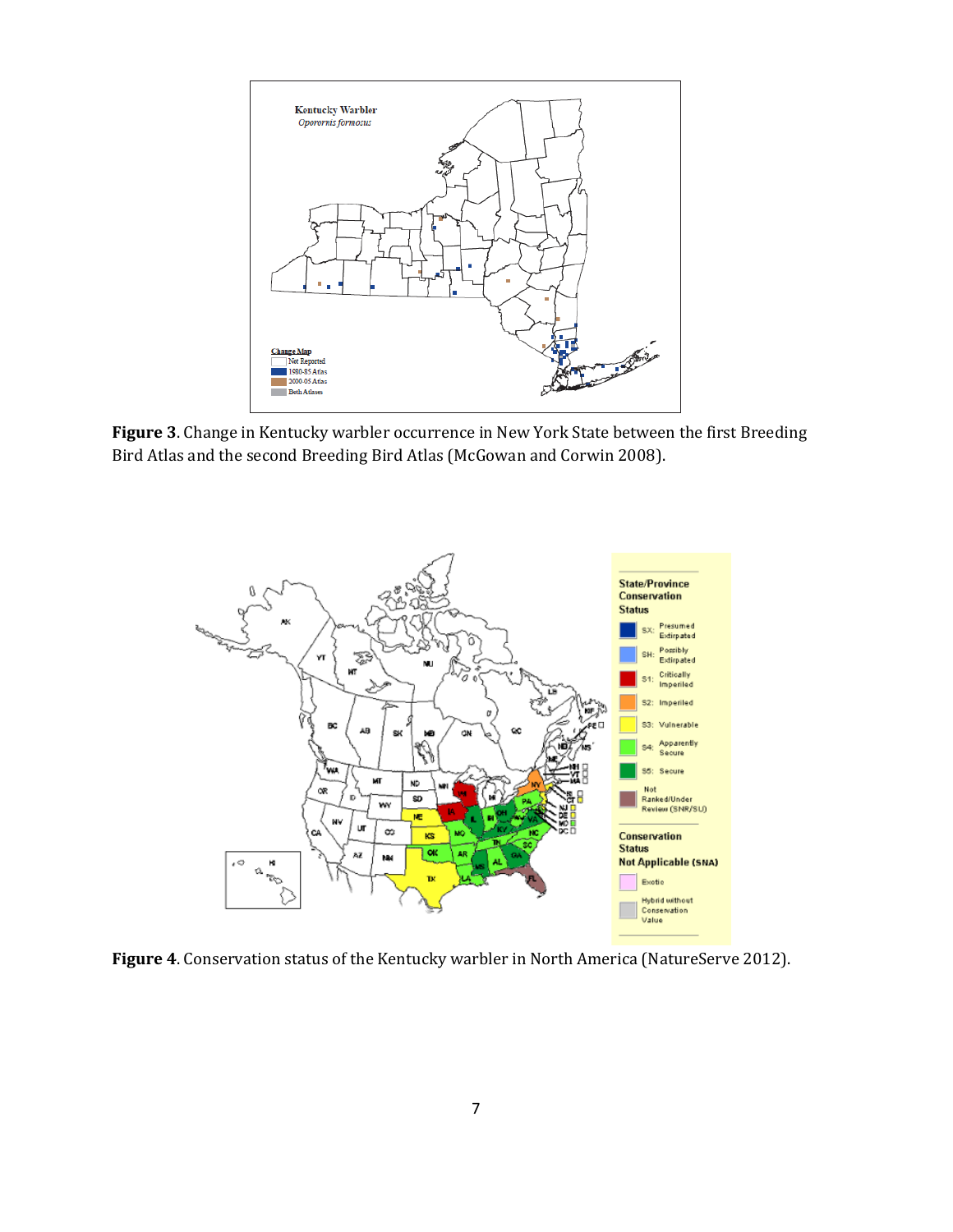#### **III. New York Rarity, if known:**

| <b>Historic</b> | # of Animals | # of Locations | % of State |
|-----------------|--------------|----------------|------------|
| prior to 1970   |              |                |            |
| prior to 1980   |              |                |            |
| prior to 1990   |              | 39 blocks      |            |

#### **Details of historic occurrence:**

The first Breeding Bird Atlas (1980-85) documented occupancy in 39 survey blocks with Probable or Confirmed breeding in 27 blocks. The species occupied less than 1% of the 5,335 survey blocks statewide (Andrle and Carroll 1988).

| Current | # of Animals | # of Occurrences | % of State      |
|---------|--------------|------------------|-----------------|
|         |              | 11 blocks        | 10 <sub>0</sub> |

### **Details of current occurrence:**

The second Breeding Bird Atlas (2000-05) documented occupancy in 11 survey blocks with Probable or Confirmed records in only 6 blocks, a decline of 72% since the first Atlas. Occupancy was still less than 1% of the 5,335 survey blocks (McGowan and Corwin 2008). Declines were especially dramatic in the two former strongholds, the Manhattan Hills and the Coastal Lowlands.

### **New York's Contribution to Species North American Range:**

**Distribution** (percent of NY where species occurs) **Abundance** (within NY distribution)

| $X_{-}$ | $0 - 5\%$ | abundant      |
|---------|-----------|---------------|
|         | $6 - 10%$ | common        |
|         | 11-25%    | fairly common |
|         | 26-50%    | uncommon      |
|         | $>50\%$   | rare          |

### **NY's Contribution to North American range**

- $X = 0.5\%$
- $6 10\%$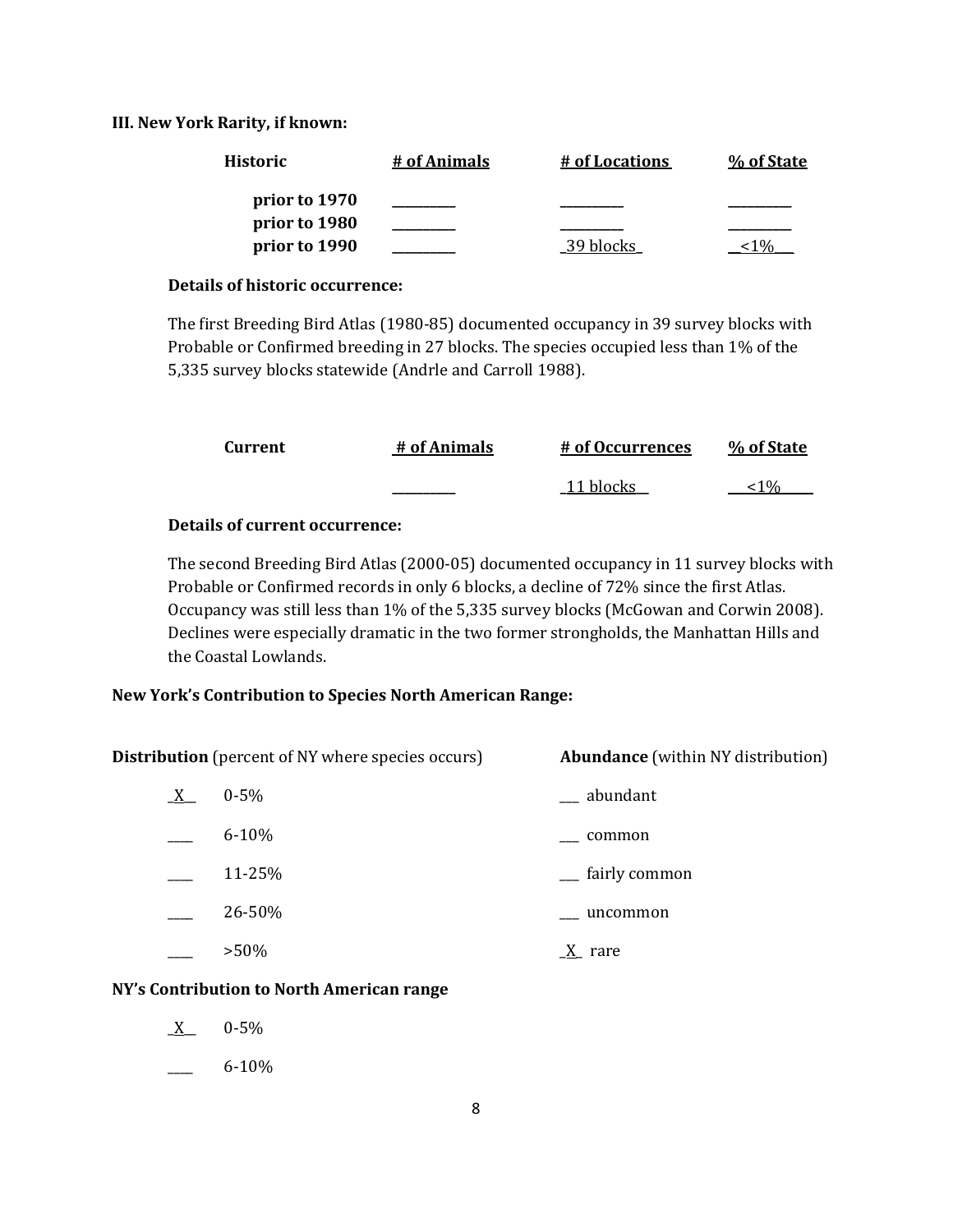- \_\_\_\_ 11-25%
- \_\_\_\_ 26-50%
	- \_\_\_\_ >50%

### **Classification of New York Range**

**\_\_\_\_\_ Core**

**\_\_**X\_\_\_ **Peripheral**

**\_\_\_\_\_ Disjunct**

**\_\_\_\_\_\_\_\_\_\_\_**

**Distance to core population:**

## **IV. Primary Habitat or Community Type:**

- 1. Mixed Northern Hardwoods
- 2. Riparian
- 3. Hardwood Swamp

### **Habitat or Community Type Trend in New York:**

| <b>Declining</b><br>X                       | <b>Stable</b> |            | <b>Increasing</b> | Unknown |
|---------------------------------------------|---------------|------------|-------------------|---------|
| Time frame of decline/increase: ___________ |               |            |                   |         |
| <b>Habitat Specialist?</b>                  |               | X Yes      | - No              |         |
| <b>Indicator Species?</b>                   |               | <b>Yes</b> | . No              |         |

### **Habitat Discussion:**

The Kentucky warbler breeds in dense thickets within damp, heavily-shaded deciduous forests of floodplains, swamps, and ravines (Bent 1953, Terres 1980). McDonald (1998) described the breeding habitat as bottomland hardwoods at low elevations. Robbins (1979) estimated that the minimum forest area required to sustain a viable breeding population was 80-125 acres. A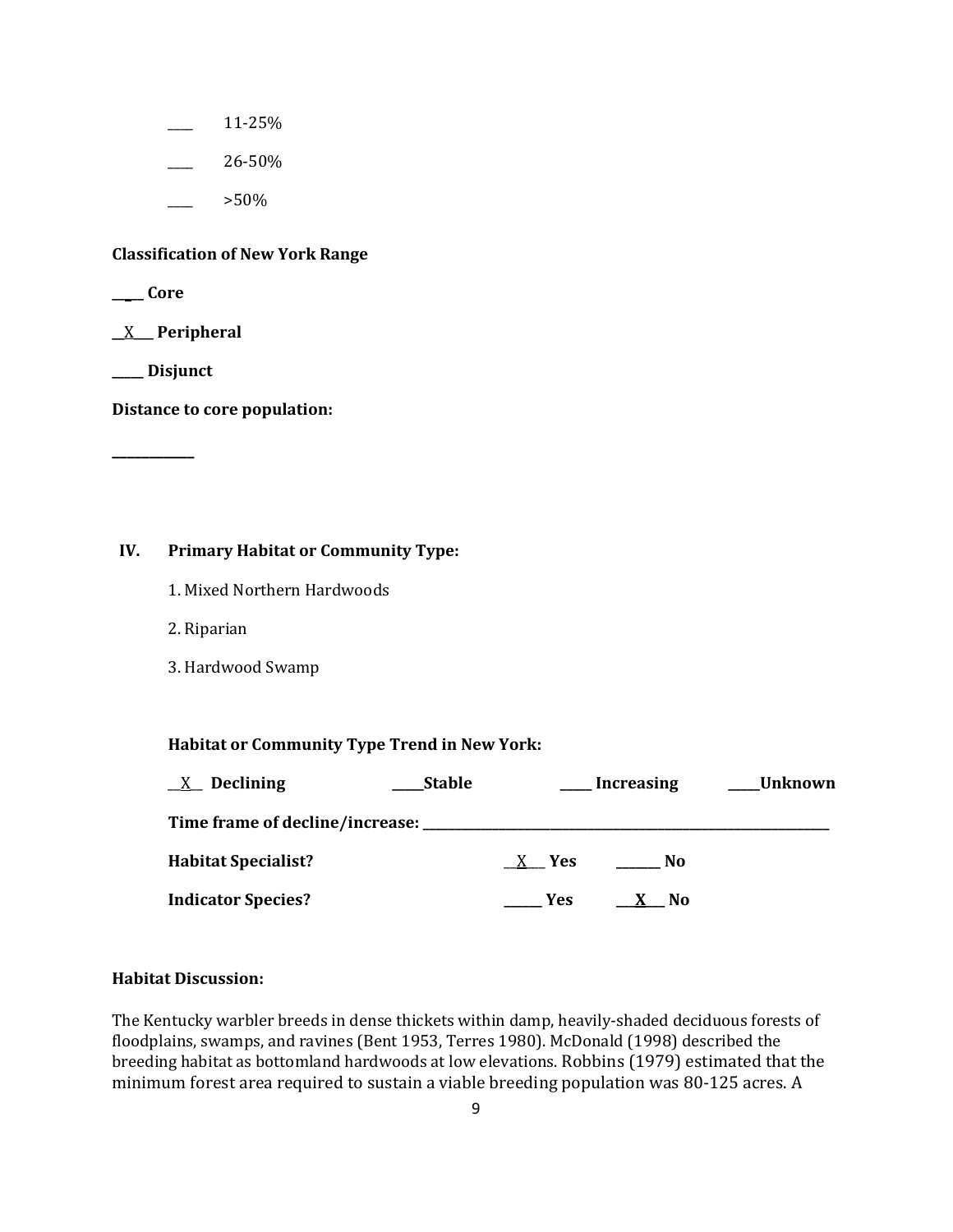thick understory and well-developed ground cover is essential to the species' reproductive success.

In New York, Kentucky warbler breeds in hilly woodlands with stream-bearing ravines and a dense shrubby understory. These warblers will breed in forests of various ages but are most common in medium-aged forests (NatureServe 2011).

#### **V. New York Species Demographics and Life History**

\_\_X\_\_ **Breeder in New York**

\_\_X\_\_ **Summer Resident**

**\_\_\_\_\_ Winter Resident**

**\_\_\_\_\_ Anadromous**

**\_\_\_\_\_ Non-breeder in New York**

**\_\_\_\_\_ Summer Resident**

**\_\_\_\_\_ Winter Resident**

**\_\_\_\_\_ Catadromous**

**\_\_\_\_\_ Migratory only**

**\_\_\_\_\_Unknown**

#### **Species Demographics and Life History Discussion:**

Plumage is not a reliable criterion for distinguishing first-year birds from older adults of this species. Data from banded male nestlings, however, indicate that first-year males can breed successfully. No female banded as a nestling is known to have returned to a research site. Few pairs (1–2 out of 40 pairs/yr) raise two broods. A second nesting attempt is initiated about 10 days after the first brood leaves the nest (McDonald 1998).

The record for the oldest known Kentucky warbler was at least 7 years, banded as adult male and returning annually to same territory in north Virginia. Adult survivorship of banded birds in Virginia varies annually; the mean over 6 years was 62%. Causes of mortality include several known instances of nestlings dying from exposure during rainy periods and thunderstorms (McDonald 1998).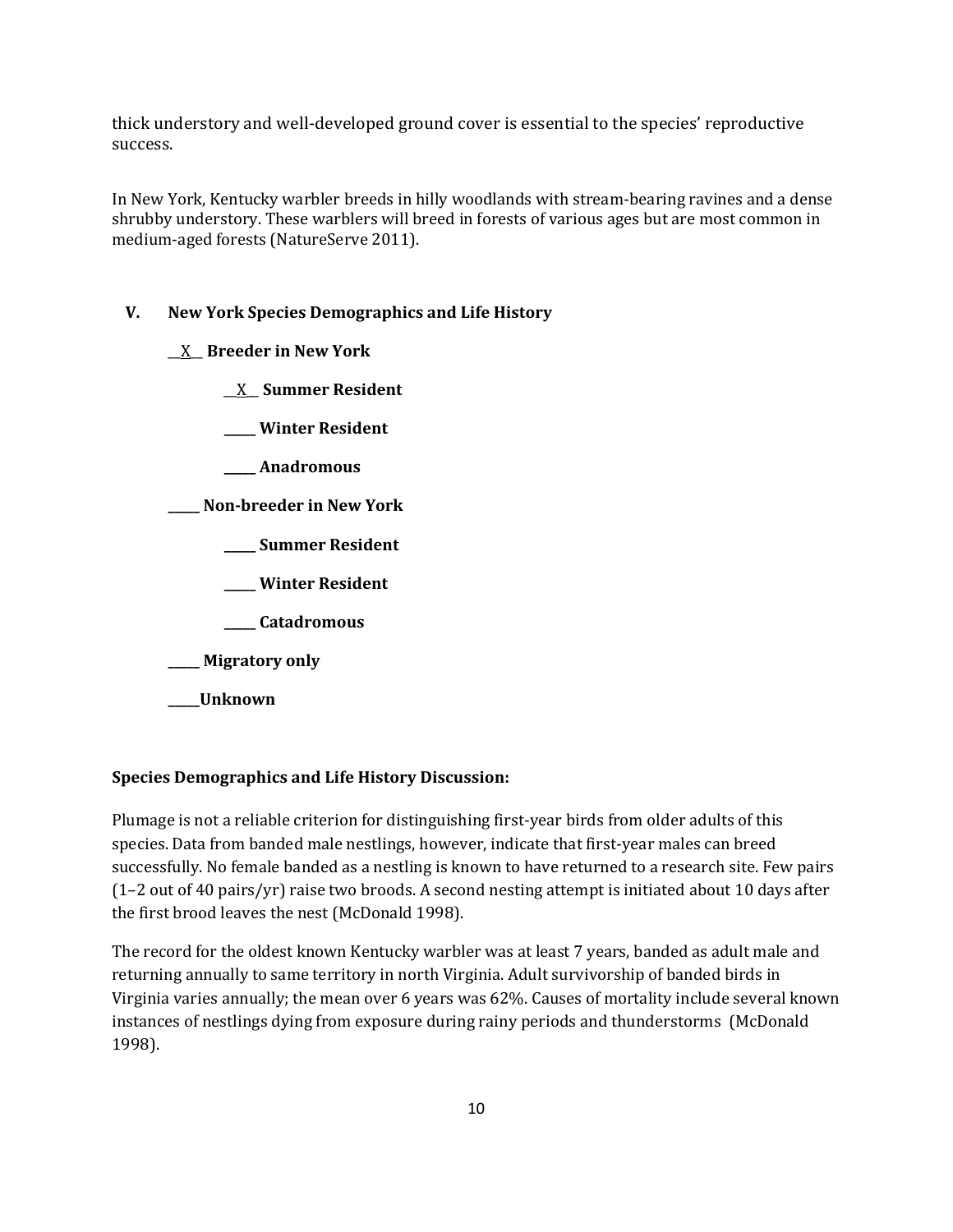Two males banded as nestlings in Virginia (out of 44) returned and bred 50 and 250 m, respectively, from their birth site. No females banded as nestlings returned from 1980-1997. Overall, the species apparently rarely returns to its natal site to breed. Most males return to exactly the same territory they defended the previous year, and they maintain same territorial boundaries. Those known to relocate between years (7% of total; *n* = 201) have moved distances of 100–500 m (McDonald 1998).

### **VI. Threats:**

Much of the range occupied by Kentucky warbler in New York is currently, or has long been, under a high degree of suburban development. This development pressure leads to a number of factors that collectively threaten Kentucky warbler occupation and nesting success including increased brood parasitism, increased predation, and higher populations of white-tailed deer which remove understory.

In areas where forests are fragmented, brood parasitism from brown-headed cowbird increases, which can greatly decrease reproductive success. High white-tailed deer populations in urban areas where they cannot be controlled by hunting may greatly reduce the amount of dense, low vegetation that Kentucky warbler needs during the breeding season (NYNHP 2012). High populations of subsidized predators such as raccoon, opossum, etc. increase the risk of nest failure. Silvicultural activities that may lead to forest openings with dense shrubby understory may be reduced.

Neotropical migrants face additional threats on wintering grounds and during migration including loss and degradation of wintering habitat, exposure to unregulated contaminants, and collision with various structures such as powerlines, towers, and turbines.

### **Are there regulatory mechanisms that protect the species or its habitat in New York?**

**\_\_\_\_\_\_ No \_\_\_\_\_ Unknown**

\_\_X\_\_\_ **Yes** 

Kentucky warbler is protected under the Migratory Bird Treaty Act of 1918.

# **Describe knowledge of management/conservation actions that are needed for recovery/conservation, or to eliminate, minimize, or compensate for the identified threats:**

Forest management practices that encourage a dense understory and well-developed ground cover should enhance forest stands for this species (Bushman and Therres 1988). White-tailed deer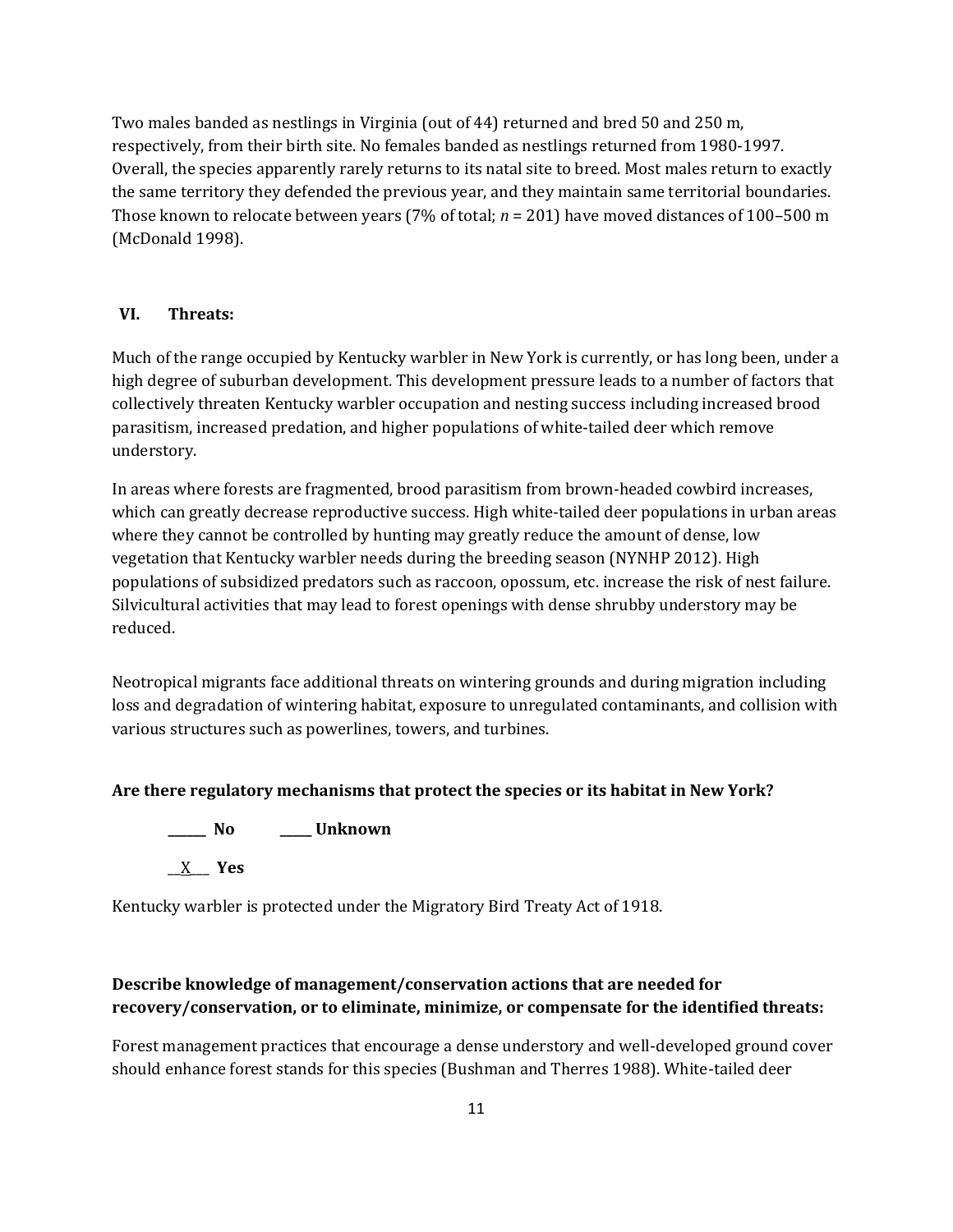population reduction in some areas may reduce overbrowsing of the shrub understory critical for Kentucky warbler nesting.

Low levels of forest management that include patches of light harvesting will benefit ground and shrub nesting species. Some areas of moderate or even aged management would also be beneficial to many species by providing food and cover, although the majority of the forest needs to be in a relatively mature state. Efforts should also include minimizing the effects of fragmentation on habitats due to development, and on implementing population control of white-tailed deer in areas where deer populations are affecting forest regeneration and species composition (NYSDEC 2005).

Research is needed on area-sensitivity and habitat requirements of some species in this suite, and further research should be conducted on the effects of logging on forest interior birds. The public should be educated on the benefits and need for forest management to enhance populations of ground and shrub nesting forest breeding birds on public and private lands (NYSDEC 2005). Conservation actions following IUCN taxonomy are categorized in the table below.

| <b>Conservation Actions</b>      |                                      |  |
|----------------------------------|--------------------------------------|--|
| <b>Action Category</b>           | Action                               |  |
| Land/Water Protection            | Site/Area Protection                 |  |
| Land/Water Protection            | Resource/Habitat Protection          |  |
| Land/Water Management            | Site/Area Management                 |  |
| Land/Water Management            | Invasive/Problematic Species Control |  |
| <b>Education &amp; Awareness</b> | Awareness & Communications           |  |

The Comprehensive Wildlife Conservation Strategy (NYSDEC 2005) includes recommendations for the following actions for deciduous/mixed forest birds, which includes Kentucky warbler.

### **Habitat management:**

- \_\_\_\_ Minimize the effects of fragmentation of habitats due to human development.
- Implement population control of whitetail deer in areas where deer populations are affecting forest regeneration and species composition.

### **Habitat research:**

Research effects of logging on "forest interior" birds.

### **Other action:**

- Educate the public on the benefits and need for forest management to enhance populations of ground and shrub nesting forest breeding birds on public and private lands.
- Educate the public on the benefits and need for forest management on public and private lands.